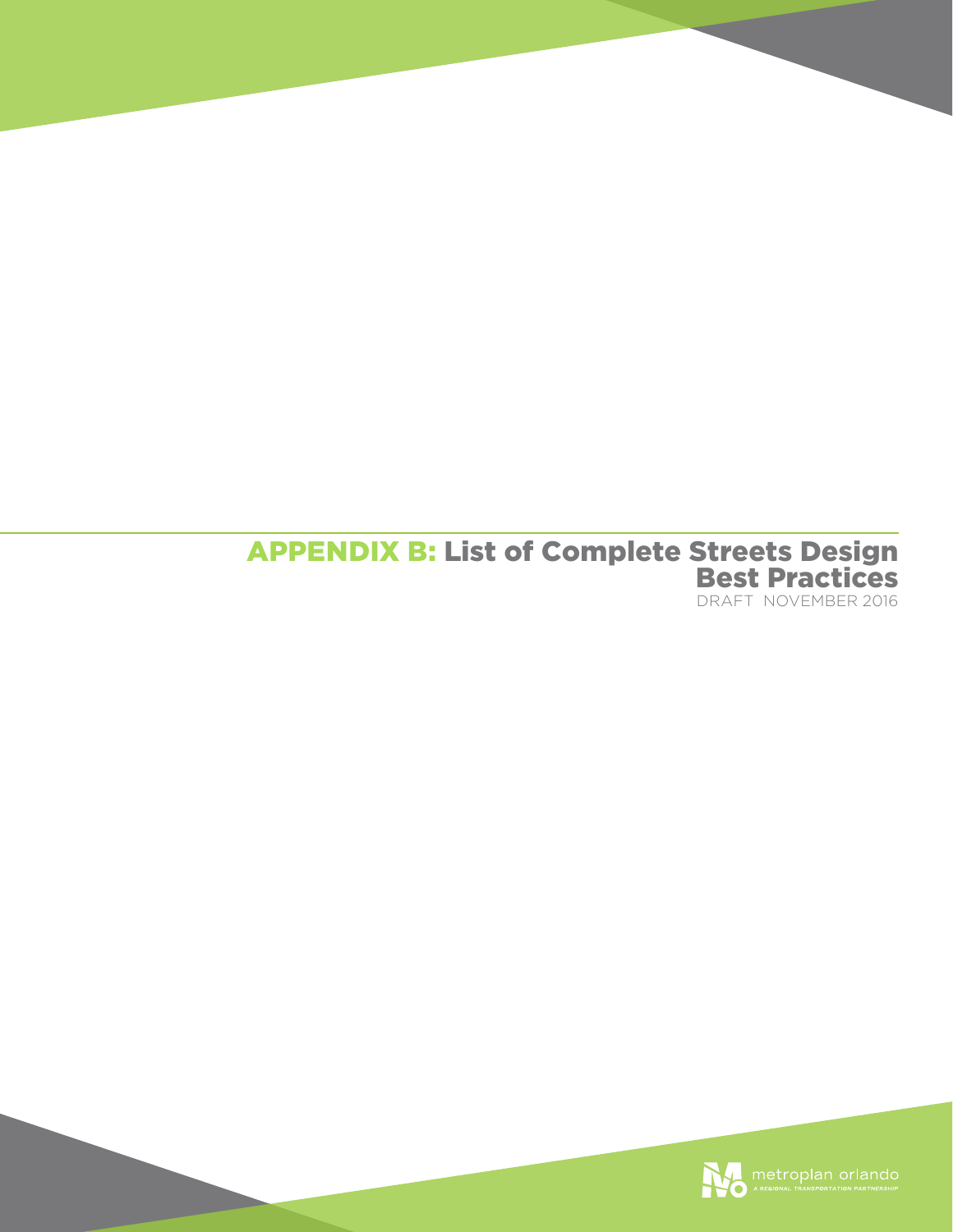

## **List of Complete Streets Design Best Practices**

There are a number of nationally recognized design manuals and guidebooks that present design guidance. These guidance documents promote the common understanding that if agencies design for the comfort and safety of the most vulnerable users, then the roadway will better serve the safety of everyone and enhance the economic and social health of the community.

- USDOT Policy Statement on Bicycle and Pedestrian Accommodation Regulations and Recommendations (http://www.fhwa.dot.gov/environment/bicycle\_ped estrian/guidance/policy\_accom.cfm)
- FHWA Manual of Uniform Traffic Design Control (http://mutcd.fhwa.dot.gov/pdfs/2009r1r2/mutcd200 9r1r2edition.pdf)
- FHWA Separated Bike Lane Planning and Design Guide

SEPARATED BIKE LANE<br>PLANNING AND DESIGN GUIDE

(https://www.fhwa.dot.gov/environment/bicycle\_pe destrian/publications/separated\_bikelane\_pdg/page00.cfm)



- National Association of City Transportation Officials (NACTO) Urban Street Design Guide (http://nacto.org/publication/urban-streetdesign-guide/)
- NACTO Transit Street Design Guide (http://nacto.org/publication/transit-streetdesign-guide/)
- NACTO Urban Bikeway Design Guide (http://nacto.org/publication/urban-bikewaydesign-guide/)